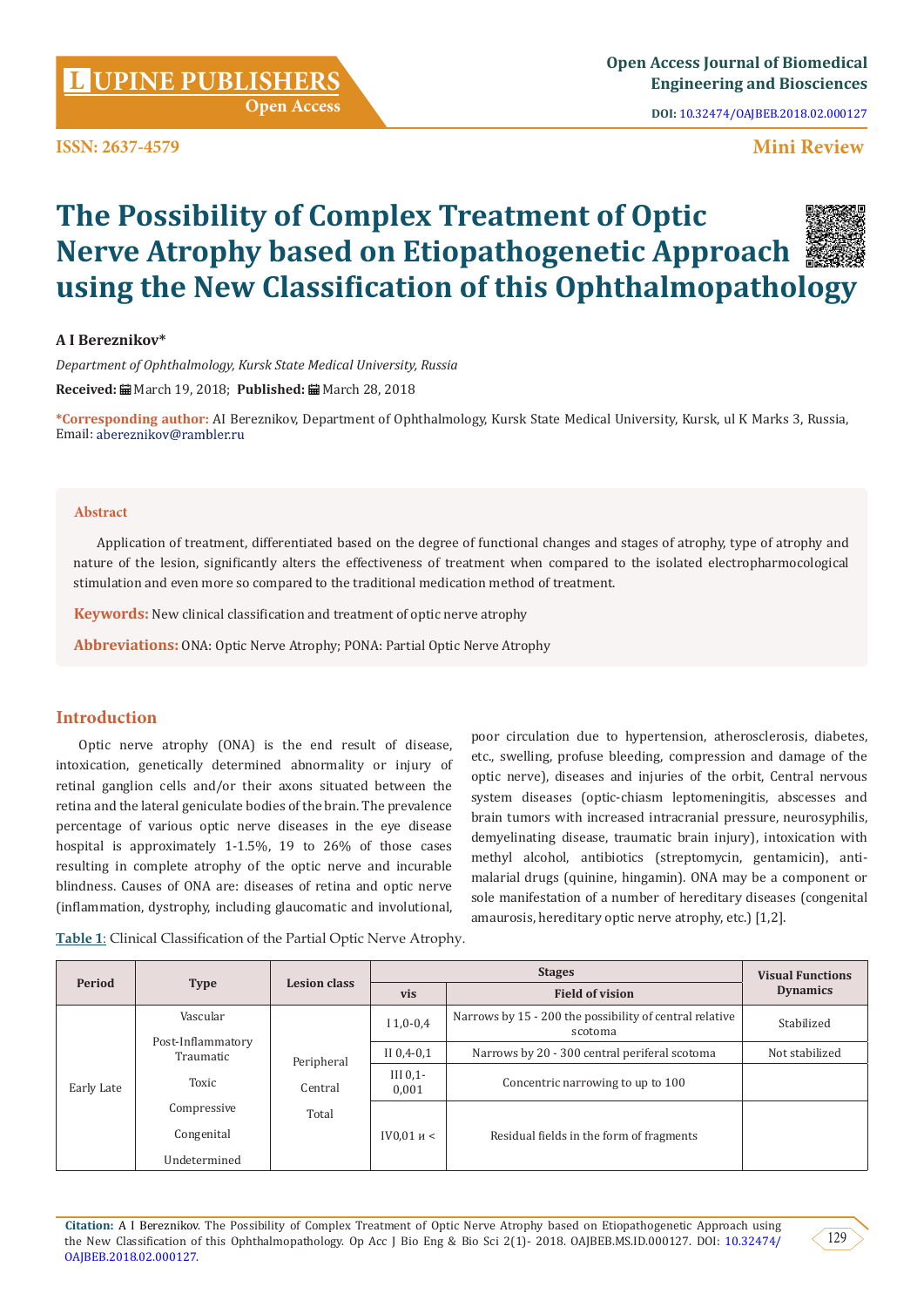Treatment of optic nerve atrophy is a very complex and difficult problem because of the extremely limited regenerative ability of the neural tissue. All depends on how widespread the degenerative process in the nerve fibers is and whether their viability is preserved. Some progress in the treatment of optic nerve atrophy has been achieved with the help of pathogenetically directed influences aimed to improve the viability of nervous tissue. The development of new methods of treatment of partial optic nerve atrophy (PONA) has greatly enhanced the possibility of rehabilitation of patients with this pathology. However, the abundance of methods in the absence of clear indications complicates the choice of a treatment plan in each individual case. [1,3,4,5,6,7] The analysis of literature on diagnosis and treatment of PONA showed lack of clear classification and the existence of various approaches to the assessment of the severity of the disease[2,8,9,10]. The following classification presented in Table 1 was used to determine the treatment plan [7,9]. The purpose of work. To create a method of optic nerve atrophy treatment differentiated depending on severity and other individual characteristics of the patient and to analyze the effect of the application of this technique.

# **Material and Methods**

To treat the patients with partial atrophy of the optic nerve, we use the following methods. Infita-a low-frequency pulse physiotherapy device designed to expose the central nervous system (CNS) to low-frequency pulse electromagnetic field (without direct contact with the patient), which results in an improved central blood flow, saturation of blood with oxygen, and increased redox processes in the nervous tissue. It has as the following characteristics: no output signal - a triangular voltage pulse with negative polarity, pulse frequency 20 - 80 Hz (most frequently used 40 - 60 Hz), pulse duration of  $3 \pm 2$  V, recommended number of procedures 12 - 15, starting with 5 minutes, increasing to 10 and then 12 minutes beginning with the fifth procedure and so on up to 12 treatments. Treatment method, hereinafter called the direct electropharmacological stimulation (EPS), includes installation of a soft PVC catheter into the retrobulbar space and a repeated inoculation of various medications through it into the retrobulbar space selected based on the etiopathogenesis of the atrophy. All patients were infused with a 10% solution of piracetam and exposed to electrical stimulation through a needle electrode inserted into the retrobulbar space through the catheter with the device "AMPLIPULS" 40 minutes later [11,12].

Also the following surgical methods can be used -ligation of the superficial temporal artery, implantation of a collagen sponge into the subtenon space, decompression of the optic nerve. In connection with the specifics of performing of surgical procedures in our clinic the technique of their execution is given below. Ligation of the superficial temporal artery. Local anesthesia - lidocaine 2.0 % subcutaneously. A 3 cm long skin incision is made 1 cm in front of the tragus. The tissue is bluntly separated. The superficial temporal artery is ligated with two stitches and overlaps between

them. Albucidum powder is infused into the wound. The soft tissue is sutured with catgut suture. Silk sutures are placed on the skin. The wound is treated with a solution of brilliant green dye, aseptic sticker is placed. Implantation of a collagen sponge into the subtenon space. Local anesthesia - lidocaine 2,0 % subcutaneously and dicain 0,5 epibulbarly. A 5-6 mm long skin incision is made in the upper nasal quadrant 5-6 mm away from the limbus, parallel to the limbus. A tunnel is formed between the sclera and the capsule of tenon to the posterior pole using a spatula. An implant of a collagen sponge 10 - 8 mm long and 5 - 6 mm wide, pre-soaked with the solution of emoxipine (cortexin, retinalamin and other drugs or their combinations) is implanted into the tunnel closer to the optic nerve. The suture is placed on the conjunctiva and under the conjunctiva, followed by antibiotics and dexamethasone. After the implantation, antibiotics and a solution of diclofenac is applied locally for 5 - 7 days [13,14].

Decompression of the optic nerve is performed under general anesthesia. Blepharostat is used. An incision is made on the inner side of the conjunctiva. The internal straight muscle is sutured up in front the tendon and is clipped off. Three incisions of the scleral ring around the optic nerve are made. The solution of albucid is applied, and the muscle is locked in place. The suture is placed on the conjunctiva. Dixon and antibiotics are placed under the conjunctiva. The following scheme of treatment was suggested for the peripheral section of the optic nerve:

**i. Degree:** Emoksipin + dexamethasone subcutaneously in the region of the mastoid process, mildronat + emoxipin subcutaneously in the temple region, vitamin B1 1,0, alternate vitamin B6 1.0 V/m with piracetam 5.0 V/m, low-frequency electromagnetic stimulation.

**ii. Degree:** Catheterization of the retrobulbar space, direct EPS + long-term melioration: dexamethasone + emoksipin 2 times, piracetam (or other schemes depending on etiology), implantation of a collagen sponge with emoxipin into the subtenon space (ICS), piracetam 20,0 intravenously with physiological saline 200,0.

**iii. Degree:** Catheterization of the retrobulbar space, direct EFS + piracetam, dexamethasone, emoksipin 2 times a day. Implantation of a collagen sponge with emoxipin into the subtenon space, ligation of the superficial temporal artery, piracetam 20,0 intravenously with physiological saline 200,0.

**Degree:** Step 1 - decompression of the optic nerve, step 2 or in case step 1 is not possible (severe somatic pathology) - catheterization + direct EFS, piracetam, dexamethasone, emoksipin 2 times retrobulbarly into the catheter. Ligation of the superficial temporal artery (if not done earlier). Implantation of a collagen sponge with emoxipin into the subtenon space, fenotropil tablets according to the treatment scheme, piracetam 20,0 intravenously with physiological saline 200,0.

**Citation:** A I Bereznikov. The Possibility of Complex Treatment of Optic Nerve Atrophy based on Etiopathogenetic Approach using the New Classification of this Ophthalmopathology. Op Acc J Bio Eng & Bio Sci 2(1)- 2018. OAJBEB.MS.ID.000127. DOI: [10.32474/](http://dx.doi.org/10.32474/OAJBEB.2018.02.000127
) [OAJBEB.2018.02.000127](http://dx.doi.org/10.32474/OAJBEB.2018.02.000127
).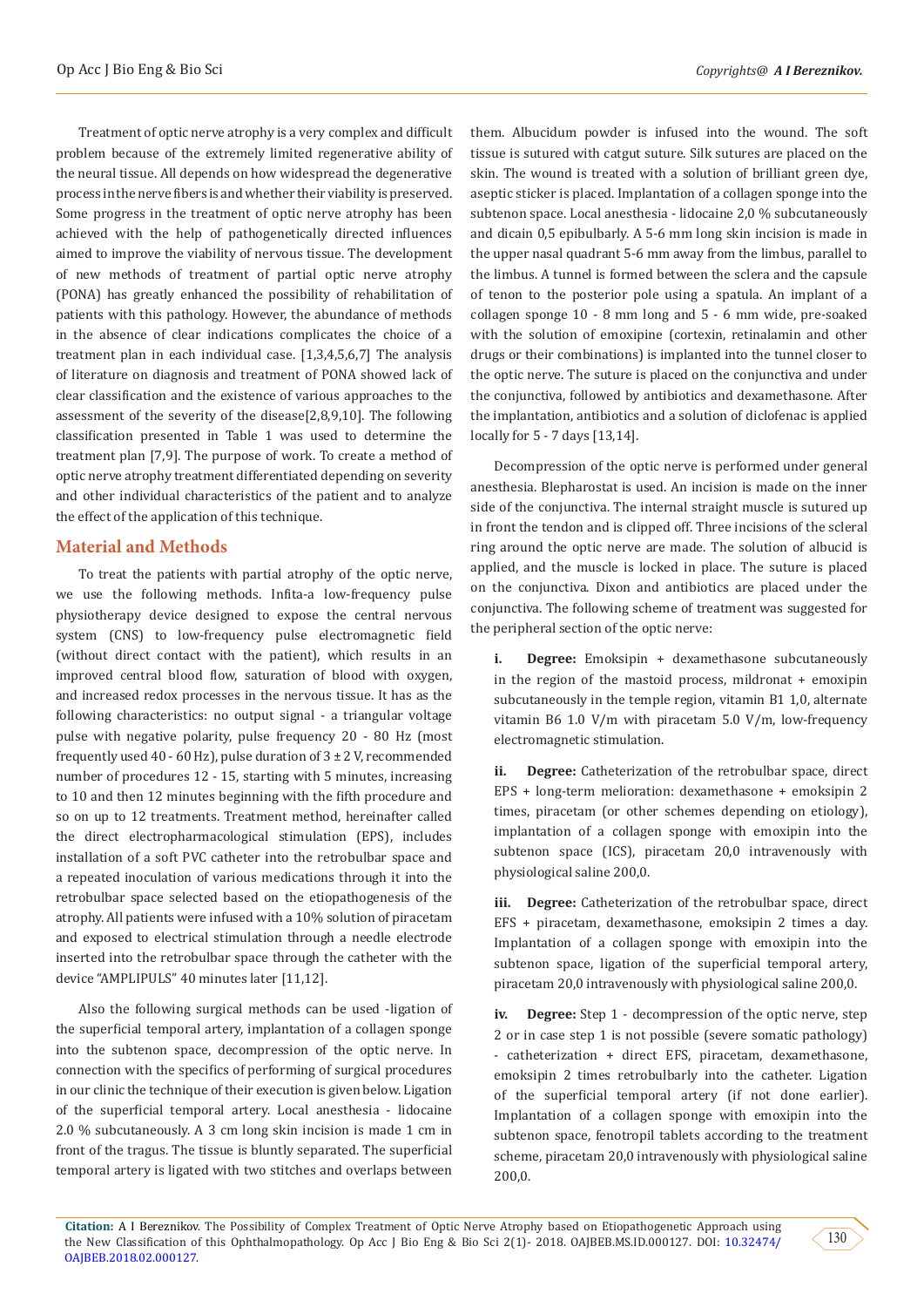Treatment scheme for the lesion of the central part of the visual pathway.

**a. Stage I:** Glycine 1 tablet 3 times a day sublingually for one month, cavinton according to the treatment scheme, then phenotropil (tablets) according to the treatment scheme. "Infita" - percutaneous low-frequency electrical stimulation.

**b. Stage II:** Cortexin intramuscularly No. 10. Trental intravenously in a physiological saline No. 5 (or aminophylline). Cerebrolysin intravenously No. 5. Glycine 1 tablet 3 times a day for one month. "Infita" low-frequency electrical stimulation.

**c. Stage III:** Cortexin intramuscularly No. 10. Glycine sublingually 1 tablet 3 times a day for one month. Trental intravenously in a physiological saline No. 5 (or aminophylline). Cerebrolysin or actovegin intravenously No. 5. Piracetam 5,0 intramuscularly No. 10. Antiplatelet agents (aspirin, clopidogrel) if necessary."Infita" - percutaneous low-frequency electrical stimulation.

**d. Stage IV:** Cortexin intramuscularly No. 10.Emoxipin intramuscularly No. 10. Trental intravenously No. 5. Cerebrolysin or actovegin or solkoseril No. 10 Piracetam 5,0 intramuscularly No. 10. Antiplatelet agents (aspirin, clopidogrel) if necessary. Catheterization with direct EPS, dexamethasone, piracetam, emoksipin retrobulbarly into the catheter.

In case of total lesion of the visual pathway the elements of both treatment schemes of the corresponding stages are combined. To compare the effectiveness of different PONA treatment schemes three groups of patients were formed. The first group consisted of 358 patients (508 eyes) with optic atrophy of various etiology and pathogenesis, getting treatment, differentiated based on the stage, localization and duration of existence of atrophy. The second group consisted of patients who, regardless of the stage of atrophy, were subjected to a course of electropharmacological stimulation: 107 patients (152 eyes). The control group consisted of 77 patients (126 eyes) who received only medication treatment. The percentage composition of the main types of dystrophy in all three groups was similar.

The main study group consisted of 136 glaucoma patients (183 eyes), 81 patients (122 eyes) with the atrophy of vascular origin, post-inflammatory atrophy was observed in 51 (76 eyes), cerebral in 25 patients (50 eyes), traumatic 52 patients (52 eyes), toxic in 13 patients (25 eyes). The second group included 36 patients with glaucoma (46 eyes), 14 patients (38 eyes) with the atrophy of vascular origin, post-inflammatory atrophy was observed in 16 (24 eyes), cerebral in 5 patients (10 eyes), traumatic in 18 patients (18 eyes), toxic in 8 patients (16 eyes). The control group consisted of 24 patients with glaucoma (42 eyes), 21 patients (32 eyes) with the atrophy of vascular origin, post-inflammatory atrophy was observed in 14 people (22 eyes), cerebral in 3 patients (6 eyes), traumatic in 8 patients (10 eyes), and toxic in 7 patients (14 eyes). Patients of this group were treated in a conservative manner: emoxipin with mildronate subcutaneously in the temple region, emoksipin with dexamethasone subcutaneously in the area of the mastoid process, taufon under the conjunctiva, piracetam intramuscularly. The result of the treatment of patients with partial atrophy of the optic nerve depending on the type of treatment can be seen in Tables 2 & 3.

**Table 2**: Results of treating patients with partial atrophy of the optic nerve.

|                          |                        | <b>Result</b>          |               |                        |               |  |  |
|--------------------------|------------------------|------------------------|---------------|------------------------|---------------|--|--|
| <b>Type of Treatment</b> | Number of eyes treated | Improvement            |               | No change              |               |  |  |
|                          |                        | Number of eyes treated | $\frac{0}{0}$ | Number of eyes treated | $\frac{0}{0}$ |  |  |
| Differentiated treatment | 508                    | 340                    | 66,9          | 168                    | 33,1          |  |  |
| Isolated direct EPS      | 152                    | 84                     | 55,3          | 68                     | 44,7          |  |  |
| Medication therapy       | 126                    | 52                     | 41            | 70                     | 59            |  |  |

**Table 3**: Results of treating patients with partial atrophy of the optic nerve.

|                             |                           | <b>Result</b>           |                      |                         |                 |  |  |
|-----------------------------|---------------------------|-------------------------|----------------------|-------------------------|-----------------|--|--|
| <b>Type of Treatment</b>    | Number of eyes<br>treated |                         | <b>Visual acuity</b> | <b>Field of vision</b>  |                 |  |  |
|                             |                           | <b>Before treatment</b> | After treatment      | <b>Before treatment</b> | After treatment |  |  |
| Differentiated<br>treatment | 508                       | $0.35 \pm 0.06$         | $0.5 \pm 0.04$       | $271 \pm 16.4$          | $376 \pm 15$    |  |  |
| Isolated direct EPS         | 152                       | $s0,28\pm0,04$          | $0.43 \pm 0.05$      | $245 \pm 14.8$          | 348±12,5        |  |  |
| Medication therapy          | 126                       | $0.32 \pm 0.05$         | $0.39 \pm 0.04$      | $266 \pm 15.6$          | 336,8±11,7      |  |  |

Note:  $p$ <0.01, compared to the values before treatment.

No cases of deterioration were recorded.

# **Conclusion**

Medication therapy combining medications which have various effects on the nervous tissue is effective only for the initial

stages of atrophy of the optic nerve. Also, the use of non-invasive physiotherapeutic methods is effective in early stages. The use of direct electropharmacological stimulation is more reasonable for